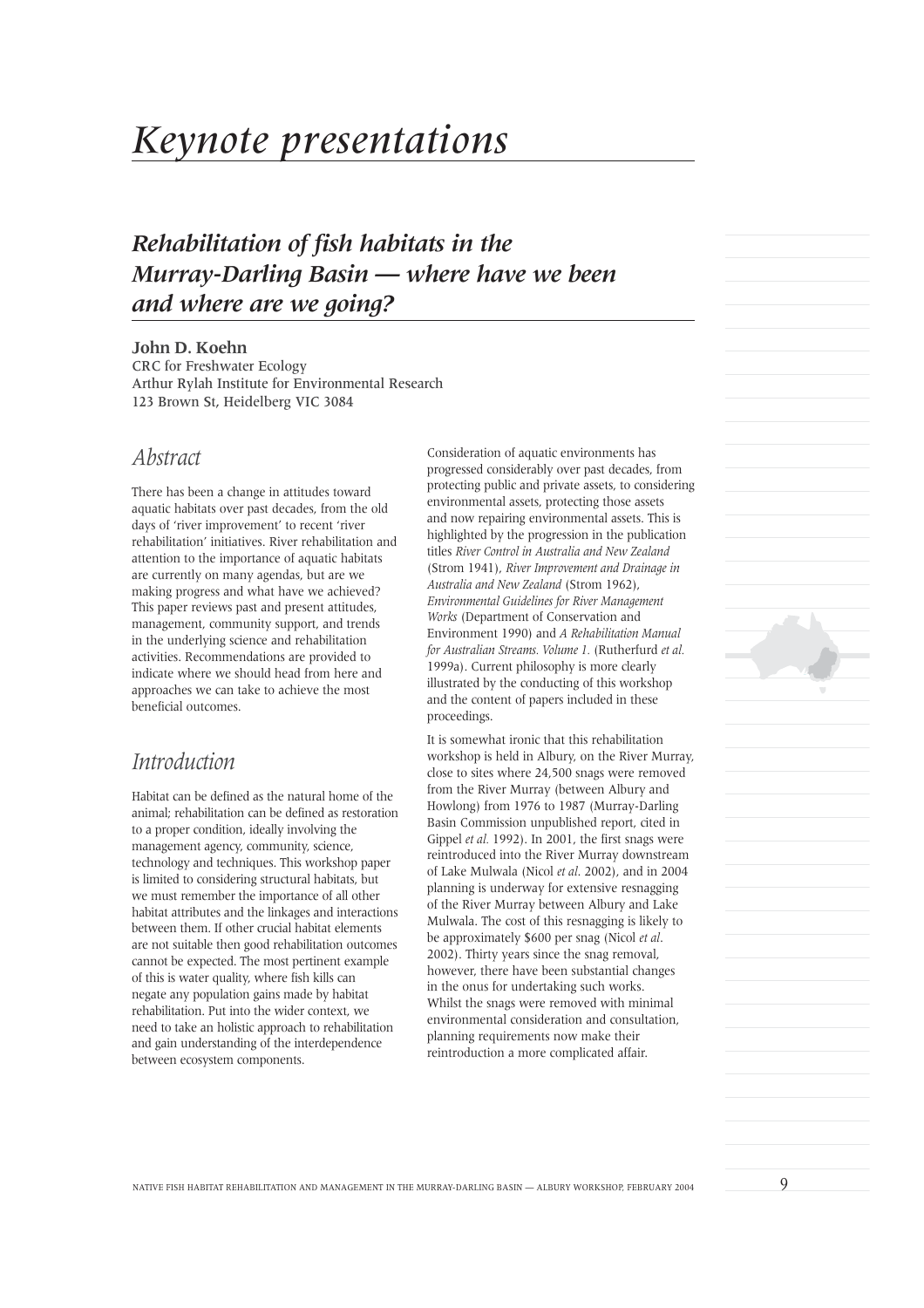# *Rehabilitation*

The current importance of river rehabilitation in river management can be gauged by the fact that 20 per cent of papers at the 2nd and 3rd Stream Management Conferences (Rutherfurd & Bartley 1999a, 1999b; Rutherfurd *et al.* 2001a, 2001b) referred to rehabilitation in their title, while many other papers clearly involved components of rehabilitation. Papers presented at these conferences, and testing of the National Framework for River Restoration (Cant & Koehn 2000), show that agencies and catchment groups usually have good intentions and abundant goodwill, though can often lack clear direction, expertise and coordination in their rehabilitation efforts. Fish, and even more so fish habitats, still generally have a low regional profile, and there is often a lack of regional aquatic expertise. There is a need to incorporate fish habitat restoration into catchment management planning and to transfer knowledge to regional practitioners. Whilst there remains a need to improve regional expertise, general priorities for action are now established in the Native Fish Strategy (Murray-Darling Basin Commission 2004) and the processes for implementation provided by frameworks and technique manuals (e.g. Koehn *et al*. 2001; Rutherfurd *et al.* 1999a, 1999b).

An important component of habitat rehabilitation is the engagement of members of the local community to provide support, participate in activities including goal setting and monitoring, and increase their knowledge so they become stakeholders, advocates and drivers of the project. Local knowledge is vital to such projects and consideration must be given to local values and cultural aspects. The 'community' is a major stakeholder in fish habitat rehabilitation.

Integration of management with science is imperative for improved rehabilitation of fish. Management and science have different paradigms, however, (**Table 1**) and these need to be understood and drawn together for greater cooperation in projects.

Recent trends in science can influence the way it is used by management. There has been a change from natural-history-based observations to studies of fish ecology with increased scientific rigour. Field-based research has replaced the previous hatchery-based research on major angling species. Understanding of habitat requirements has increased and attention has moved to threat amelioration, with increasing emphasis on communities and ecosystems rather than single species. There is considerable new biological information for some species (e.g. Murray cod *Maccullochella peelii peelii*) and some life stages (e.g. larvae). Experimental design has improved and led to more comprehensive monitoring. There has been greater collaboration between scientists and managers and between disciplines (e.g. ecologists and engineers, hydrologists and geomorphologists). Examination of habitat patterns (e.g. Nicol *et al.* 2001; Koehn *et al*. 2004) and hypothesis testing of habitat use are now being undertaken (e.g. Bond & Lake 2005; Nicol *et al.* 2002).

The nature of science funding has also changed. Numbers of permanent staff in government agencies have been reduced, with increased numbers of contract staff with greater accountability to short-term, externally funded projects. Non-student research at universities has also been reduced. Consequently, there is no large group of scientists within any single institution dedicated to working to provide knowledge or solutions to management problems. Similarly, there is an increasing inability for scientists to provide advice, offer opinions or comment on management plans unless these are incorporated into their work plans and funded. This often poses a problem for management agencies seeking *ad hoc* advice.

Table 1. Differing aspects of science and management

| Management                                   | <b>Science</b>                                |
|----------------------------------------------|-----------------------------------------------|
| • Applies planned actions to obtain outcomes | • Is a formal process of developing knowledge |
| • Provides intervention for change           | • Investigates cause and effect               |
| • Operates on the larger scale               | • Experiments on the smaller scale            |
| • Uses knowledge                             | • Provides reliable knowledge                 |
| • Manages entire systems                     | • Investigates system components              |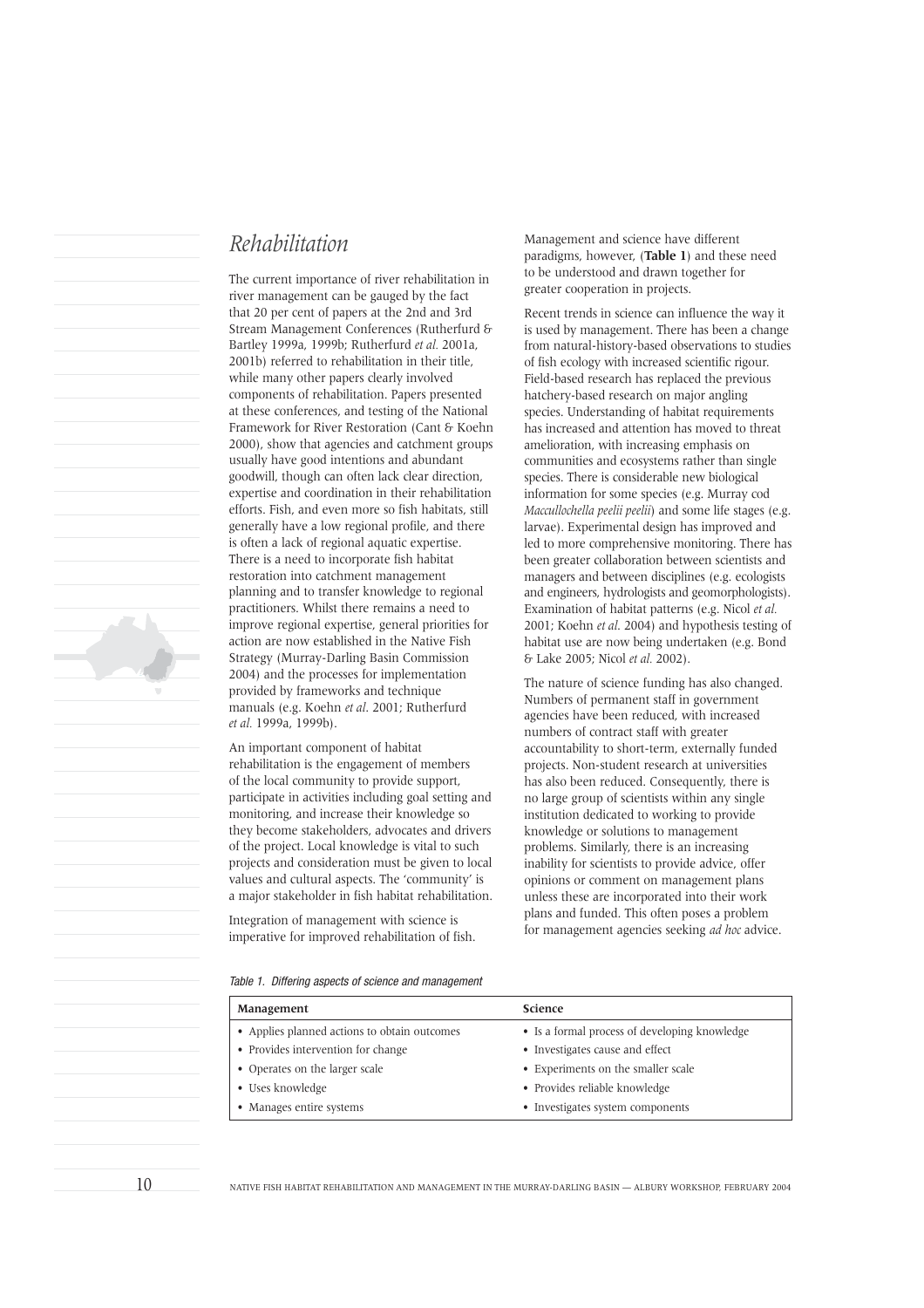In lieu of scientific data, there has been an increasing reliance on the use of expert panels and expert opinion to support management decisions. While expert-opinion-based decisions are important for management, they do effectively 'mine' the intellectual capital of scientists, and this knowledge needs to be replenished through new research. Our knowledge of fish ecology, and fish habitats in particular, is limited in Australia, and so limits the lifespan of such 'mining' operations. New knowledge needs to be forthcoming, through 'growing' and 'harvesting' rather than 'mining'. A lack of testing of existing beliefs can result in the perpetuation of opinions until they become 'facts'. Opinions still need to be tested and knowledge gained in a scientific manner. New knowledge has recently challenged some entrenched beliefs of how Australian riverine ecosystems function (e.g. the Flood Pulse Concept; Humphries *et al*. 1999). Reliable management solutions will only be forthcoming with appropriate levels of endeavour and resources directed towards providing particular components of knowledge.

Science and management decisions are coming under increasing scrutiny and challenge by other scientists, stakeholders, lobby groups, hired consultants and the public. It is likely that such decisions will increasingly be subjected to legal challenge, especially if re-allocation of resources is required. There is therefore an increasing need to underpin management with quantitative scientific knowledge that can provide legally defensible evidence-based decisions. Adaptive management (AM) (**Figure 1**) links management and science explicitly, and offers the opportunity to test different management options in a scientific manner.





AM allows the integration of the underpinning science (such as biological information, habitat pattern, prediction and hypothesis testing, spatial scale, landscape ecology, ecological community interactions and ecosystem processes) with management. Theories can be tested through management using the AM process.

To facilitate rapid learning, Adaptive Experimental Management (AEM) (**Figure 2**) can be used, where multiple management strategies can be implemented simultaneously within an experimental framework, rather than sequentially which is more typical of trial-and-error approaches.

Adaptive experimental management can be used to maximise learning but requires:

- 1. Coordination amongst managers to realise collective benefits (for all, not just their own organisation);
- 2. Supportive centralised administration to provide discipline and continuity (e.g. Murray-Darling Basin Commission);
- 3. Effective ongoing monitoring to become a part of management rather than a reporting requirement or a research outcome;
- 4. Testing of different (potentially less than optimal) management scenarios.

Modelling is a powerful tool that can be used in AM. Used appropriately, modelling processes (rather than the modelling outcome), can be used to collate knowledge and information, engage stakeholders, simulate data requirements and monitoring regimes, and determine experimental design and decision points.



Figure 2. The Adaptive Experimental Management cycle (modified from Choquenot and Parkes 2000)

NATIVE FISH HABITAT REHABILITATION AND MANAGEMENT IN THE MURRAY-DARLING BASIN — ALBURY WORKSHOP, FEBRUARY 2004  $11$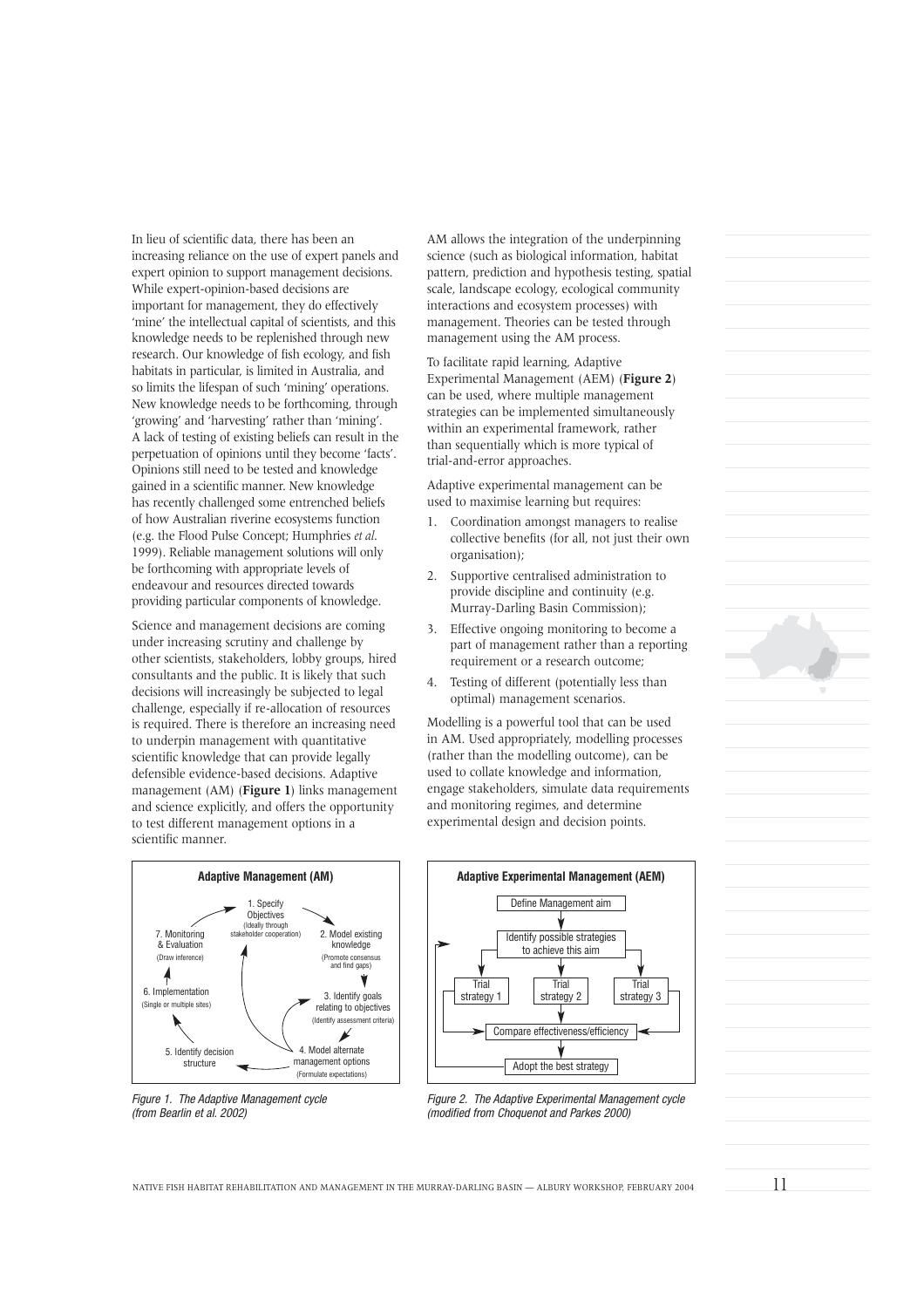Importantly, AM allows management actions to add to the scientific knowledge base, and scientific knowledge to be added to the management process.

Habitat rehabilitation is often undertaken for a variety of reasons. The following case studies highlight some different reasons for, and outcomes from, fish habitat rehabilitation projects.

#### **The Ovens River rehabilitation (Koehn 1987)**

This small project was undertaken in 1986, with pre-work fish surveys conducted in 1984 and post-work monitoring in 1987 and 1997.

**Aim:** To test if increasing habitat would increase two-spined blackfish *Gadopsis bispinosus* numbers in a discrete area.

**Methods:** Conducted at only one site on the Ovens River at Porepunkah, it involved the addition of 20 m3 of rock, one small log weir and (unintentionally) an amount of woody habitat (willow debris) (**Figure 3**). The rock consisted of about 360 granite boulders, about half of which became buried prior to monitoring in 1987.

**Results:** Substantial increases in the numbers of two-spined blackfish in the sections where both rock and wood habitat were added (**Figure 4**). The persistence of this result more than 10 years after the introduction of the habitat is encouraging. The effect of the increase in fish numbers in these sections on adjoining sections of the river, or on the overall fish population, is not known.

This highlights the need to understand the contribution that improved habitat makes to the overall fish populations. Is this more than an 'aggregation' response from adjoining areas? This project was not designed as a management experiment and consequently our ability to interpret results is limited. The results, however, indicate that the response of two-spined blackfish is likely to be easily detectable from a more comprehensive study. Consequently, management actions such as those undertaken in this study could easily be used in an AM framework to facilitate rapid learning about the response of fish population to such rehabilitation measures.

#### **Seven Creeks rehabilitation (Saddlier** *et al.* **2002)**

Seven Creeks hosts Victoria's only self-sustaining population of the critically endangered species trout cod *Maccullochella macquariensis*. This project was overseen by the national recovery team and undertaken with the Goulburn-Broken Catchment Management Authority.

**Aims:** To improve the quality of in-stream and riparian habitat for trout cod and increase the downstream range of trout cod population.



Figure 3. Diagram of the habitat rehabilitation site on the Ovens River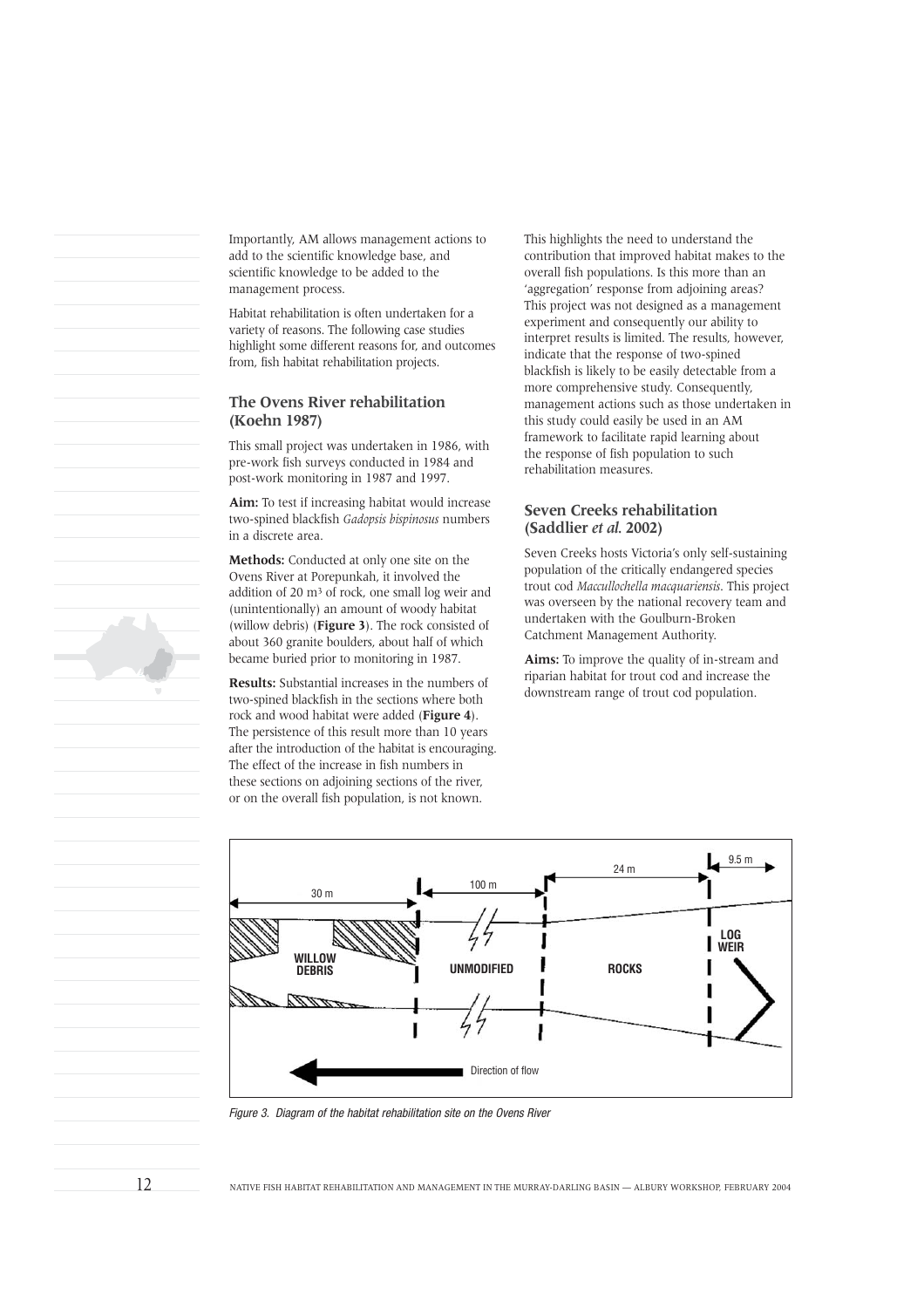

Figure 4. Numbers of two-spined blackfish collected from the control, unmodified, rock and willow sites in the

Fish, riverbed and bank morphology and macroinvertebrate monitoring were undertaken prior to in-stream works and will be repeated in subsequent years. Works included the reconstruction of pools and riffles, groynes to narrow the stream channel and the inclusion of in-stream wood (**Figure 5**). The cooperation of landholders has been integral to the rehabilitation of habitats for this icon species. Without this cooperation, the project would not have been

possible, and the project has provided an opportunity to develop greater liaison between the management authority and landholders, stimulating a sense of community responsibility for the management of Seven Creeks. Many land-managers within this study area (comprising 2.8 km) fenced off riparian zones, removing cattle access while the Goulburn-Broken Catchment Management Authority replanted the native vegetation.



Figure 5. Use of rocks and pile groynes to reduce stream width in Seven Creeks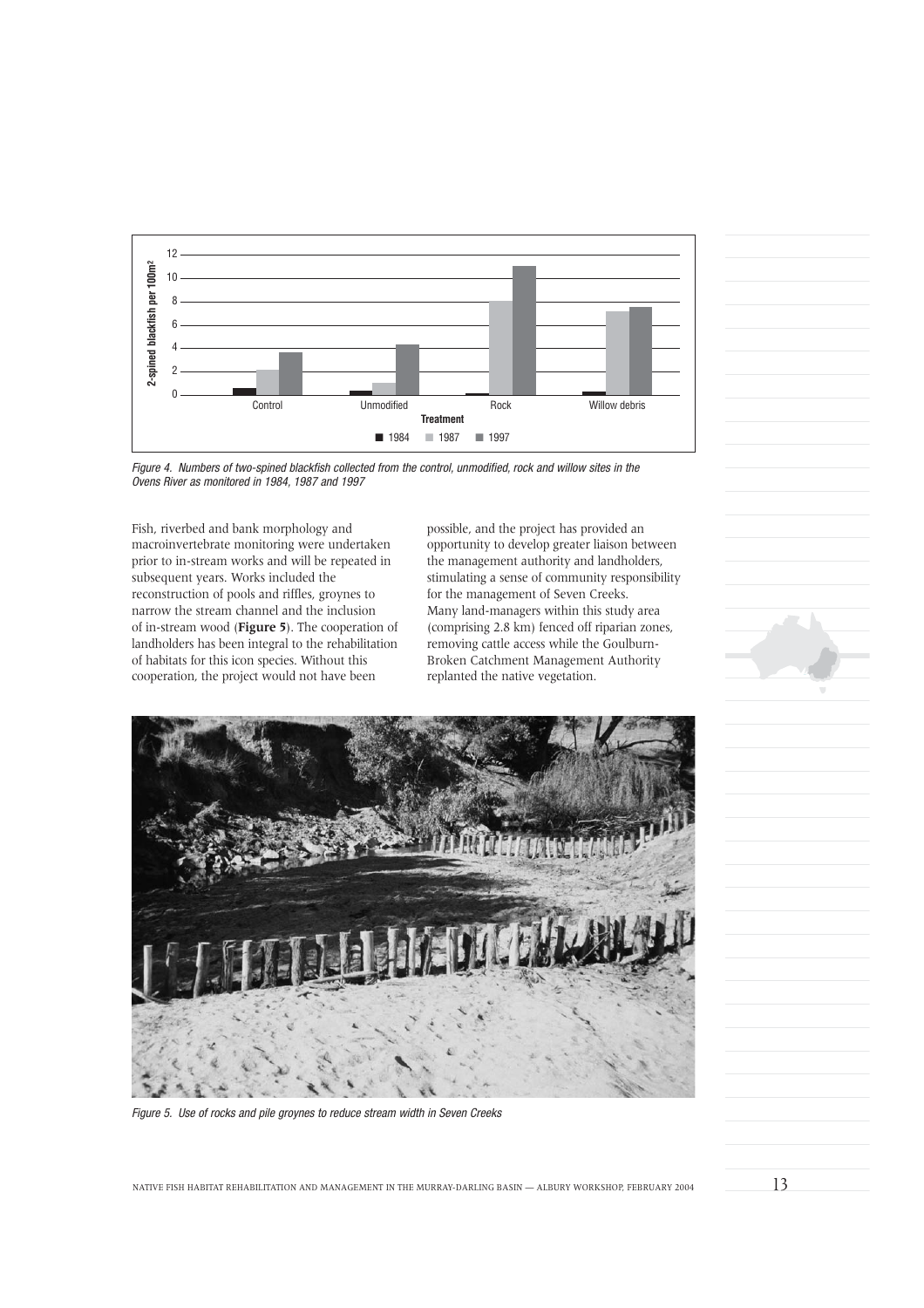#### **Birch's Creek (Saddlier 2001)**

This project was undertaken with the North-Central Catchment Management Authority, with a variety of aims.

#### **Aims:**

- Determine the status of the blackfish population; provide baseline data
- Increase in-stream woody habitat
- Revegetate riparian zones
- Determine the status of the roach population
- Assess the likely impact of roach on blackfish
- Provide community education for local school students
- Determine blackfish spawning success.

Whilst the aims of this project appear many and varied, they do reflect the components identified by the management authority and the community. As the project evolved, however, the education component expanded to include the community, and tertiary students became a larger and more integral component of the project. Educational demonstrations such as electrofishing (**Figure 6**), or explanation of the use of PVC 'spawning tubes' to monitor blackfish spawning (**Figure 7**), resulted in greater community involvement for other activities such as tree planting (**Figures 8 and 9**). The educational component of this project was successful not only for the local landholders and community but also for school and tertiary institutions outside the immediate area. Additional knowledge was gained from the involvement of a PhD student from a regional university (M. Khan unpubl.data).

These case studies are typical of many smaller rehabilitation projects that have been undertaken, with most rehabilitation being based on particular problems or particular species. Demonstration reaches, such as are outlined in the Native Fish Strategy (Murray-Darling Basin Commission 2004) offer the opportunity to undertake rehabilitation on a larger scale aimed at a range of ecosystem components.



Figure 6. Demonstration of electrofishing as a fish sampling tool in Birch's Creek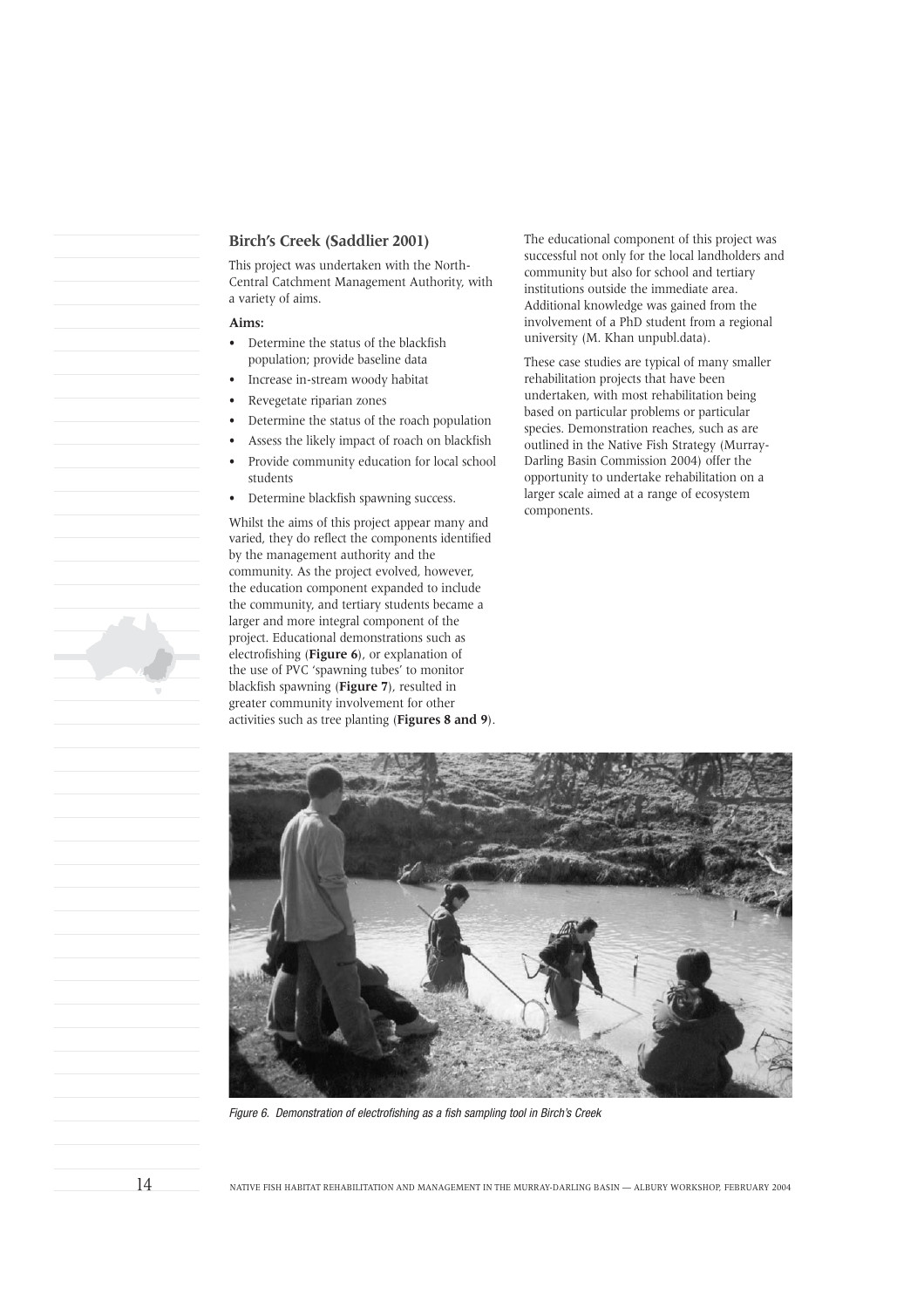

Figure 7. Education demonstration of the ecology of river blackfish (in tank) and the use of 'spawning tubes' to monitor spawning



Figure 8. Community involvement in the replanting of riparian vegetation on Birch's Creek



Figure 9. Replanting of riparian zone trees on Birch's Creek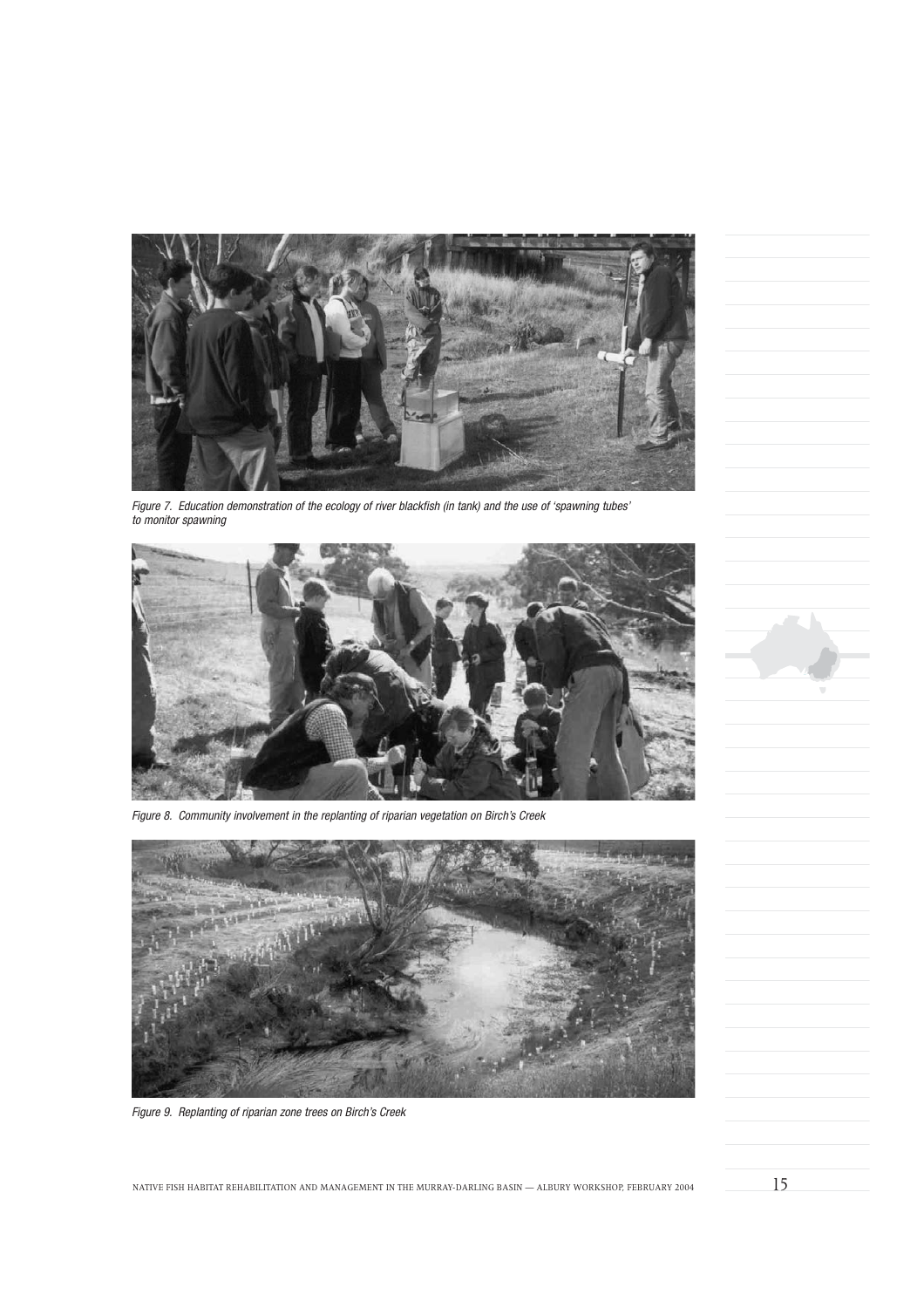# *Concluding remarks and recommendations*

Philosophically, river management has progressed from protecting public and private assets, to repairing ecosystems, including fish habitats. Most of the management processes and projects being undertaken are focused in the right direction, and progress is being made, although it can always occur more quickly and be refined further.

The following recommendations are made, loosely grouped under three (non-exclusive) headings, to improve fish habitat rehabilitation.

- *1. Management*
- Increase interaction between managers and researchers.
- Incorporate fish habitat rehabilitation into regional plans.
- Incorporate science and experimental design into management actions.
- Use AEM as a powerful tool for a sciencebased approach to management change.
- Do benefit:cost analysis to maximise benefits.
- Increase focus on ecosystem outcomes.
- Set realistic goals within the 'altered state'.
- Use multi-disciplinary and cross-jurisdictional approaches.

#### *2. Science*

- Increase reliable knowledge.
- Ensure knowledge transfer to regional practitioners.
- Undertake hypotheses testing and testing of techniques.
- Use appropriate monitoring to be able to answer the question asked.
- Use modelling to force explicit statements of expectation.
- Scale up landscape ecology undertake experiments at management spatial scales.
- Understand the longevity of benefits of rehabilitated habitats.
- Understand the interaction and integration of ecosystem components.
- Understand ecosystem resilience (the capacity for the ecosystem to repair itself) and likely recovery paths.
- *3. Community*
- Engage community as stakeholders in the whole process from the beginning.
- Provide them with knowledge and ownership.

We must be aware that fish habitat rehabilitation is a new science, where the outcomes may be uncertain and recovery may not follow our expected or predetermined paths. Our goals and expectation of outcomes should be realistic as we are operating within constraints of past management and system commitments. Repair may require multiple interventions and we should not expect to get exactly what we had before. Reliable knowledge of biological responses to management applied at large scales will assist environmental outcomes, but the best outcomes will be achieved through a mix of good management, science and community support and ownership.

# *Acknowledgements*

Thanks to Mark Lintermans, Charles Todd and Simon Nicol for discussions on the content of this paper, to Steve Saddlier for information and photos of the Seven and Birch's creeks case studies and to Simon and Steve for comments on the manuscript.